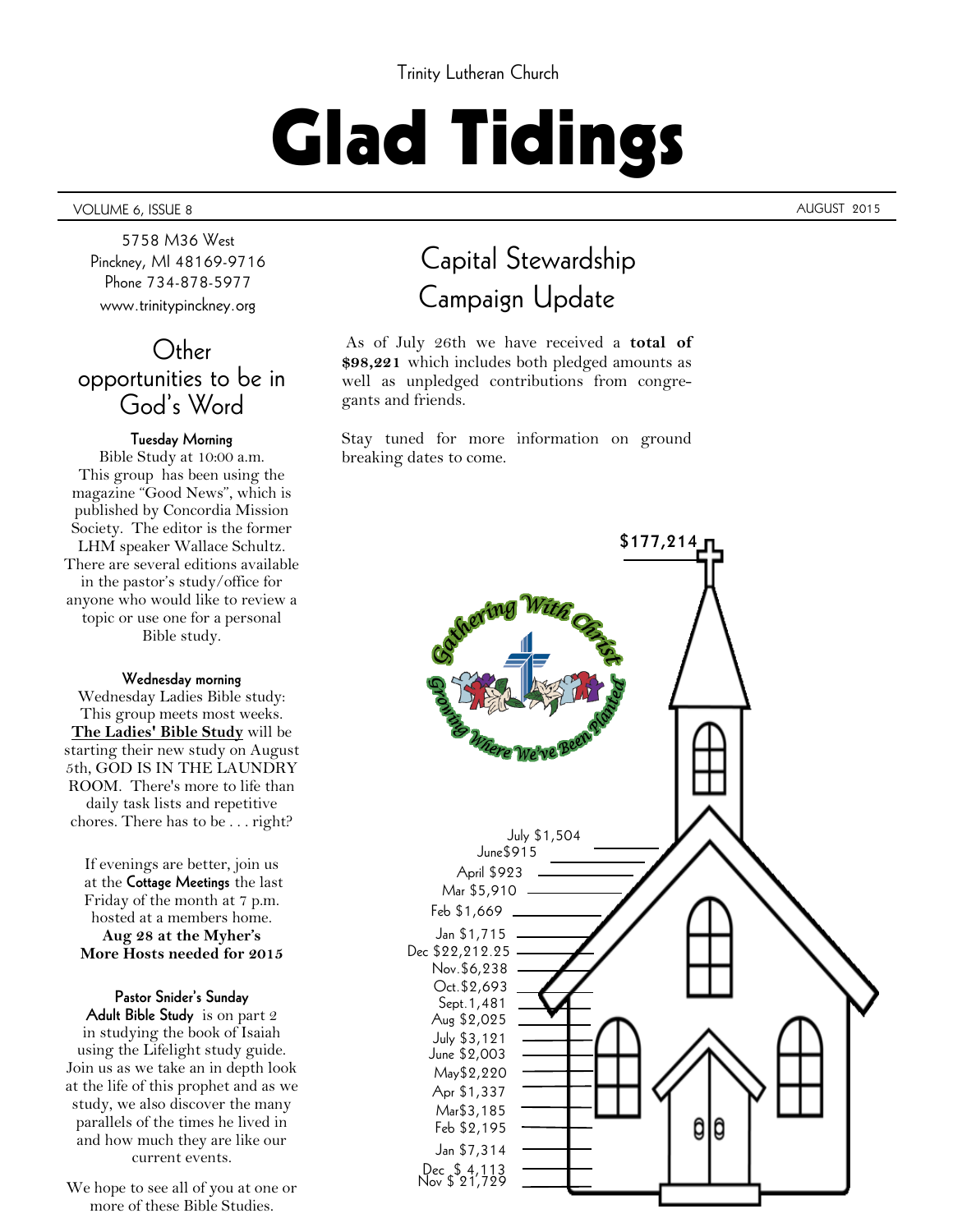### Pastor's Page and how from childhood you have

Disciple = Learner

*By Pastor Snider*

A disciple is, among other things, a learner. Learning is an ongoing activity in the life of a disciple. What we disciples learn can be either good or bad. St. Paul wrote to Titus, "And let our peo-

ple learn to devote themselves to good works, so as to help cases of urgent need, and not be unfruitful." ([Titus 3:14, ESV\).](http://biblia.com/bible/esv/Titus%203.14)

We start the learning process as soon as we are born. We learn from our parents,

our siblings, our relatives, our friends, our teachers, our pastors, our workmates, and the list could go on indefinitely. Since there is so much to learn from so many sources it's vitally important that we have a solid reference base from which to do our learning.

Obviously, the best reference base is none other than God's Holy Word, the Bible. It is the only absolutely reliable reference base that is true, trustworthy, and dependable. After all, the Holy Spirit inspired the men who wrote the Holy Scriptures to record what Almighty God wanted us to learn. That's why St. Paul wrote to Timothy, "But as for you, continue in what you have learned and have firmly believed, knowing from whom you learned it been acquainted with the sacred writings, which are able to make you wise for salvation through faith in Christ Jesus. All Scripture is breathed out by God and profitable for teaching, for reproof, for correction, and for training in righteousness, that the man of God may be competent, equipped for every good work." [\(2 Tim 3:14-17, ESV\)](http://biblia.com/bible/esv/2%20Tim%203.14-17) 

> The most important thing for us to learn … and be-

"... God's Holy Word, the Bible. It is the only absolutely reliable reference base..."

lieve … and review … and remember … is the Gospel in a nutshell, "For God so loved the world, that he gave his only Son, that whoever believes in him should not perish

but have eternal life. For God did not send his Son into the world to condemn the world, but in order that the world might be saved through him." [\(John 3:16-17, ESV\)](http://biblia.com/bible/esv/John%203.16-17) St. Paul stated it this way, "For by grace you have been saved through faith. And this is not your own doing; it is the gift of God, not a result of works, so that no one may boast. For we are his workmanship, created in Christ Jesus for good works, which God prepared beforehand, that we should walk in them." (Eph 2:8-10, ESV)

St. James expanded on that message when he wrote, "But be doers of the word, and not hearers only, deceiving yourselves. For if anyone is a hearer of the word and not a doer, he is like a man who

looks intently at his natural face in a mirror. For he looks at himself and goes away and at once forgets what he was like. But the one who looks into the perfect law, the law of liberty, and perseveres, being no hearer who forgets but a doer who acts, he will be blessed in his doing. If anyone thinks he is religious and does not bridle his tongue but deceives his heart, this person's religion is worthless. Religion that is pure and undefiled before God, the Father, is this: to visit orphans and widows in their affliction, and to keep oneself unstained from the world." [\(James 1:22-27, ESV\)](http://biblia.com/bible/esv/James%201.22-27) He continued later in his letter, "What good is it, my brothers, if someone says he has faith but does not have works? Can that faith save him? If a brother or sister is poorly clothed and lacking in daily food, and one of you says to them, 'Go in peace, be warmed and filled,' without giving them the things needed for the body, what good is that? So also faith by itself, if it does not have works, is dead. But someone will say, 'You have faith and I have works.' Show me your faith apart from your works, and I will show you my faith by my works." ([James](http://biblia.com/bible/esv/James%202.14-18)  [2:14-18, ESV\)](http://biblia.com/bible/esv/James%202.14-18) 

The proper relationship between the saving faith that the Holy Spirit gave us and the living out of that faith according to God's direction by the power of the same Holy Spirit is indeed an ongoing learning process giving God the glory for the common good of one another.

### **Barb Yek**

**Blessing: All the many times she has filled in Coffee Hour and the MANY positions she fills, her leadership and her mentoring.**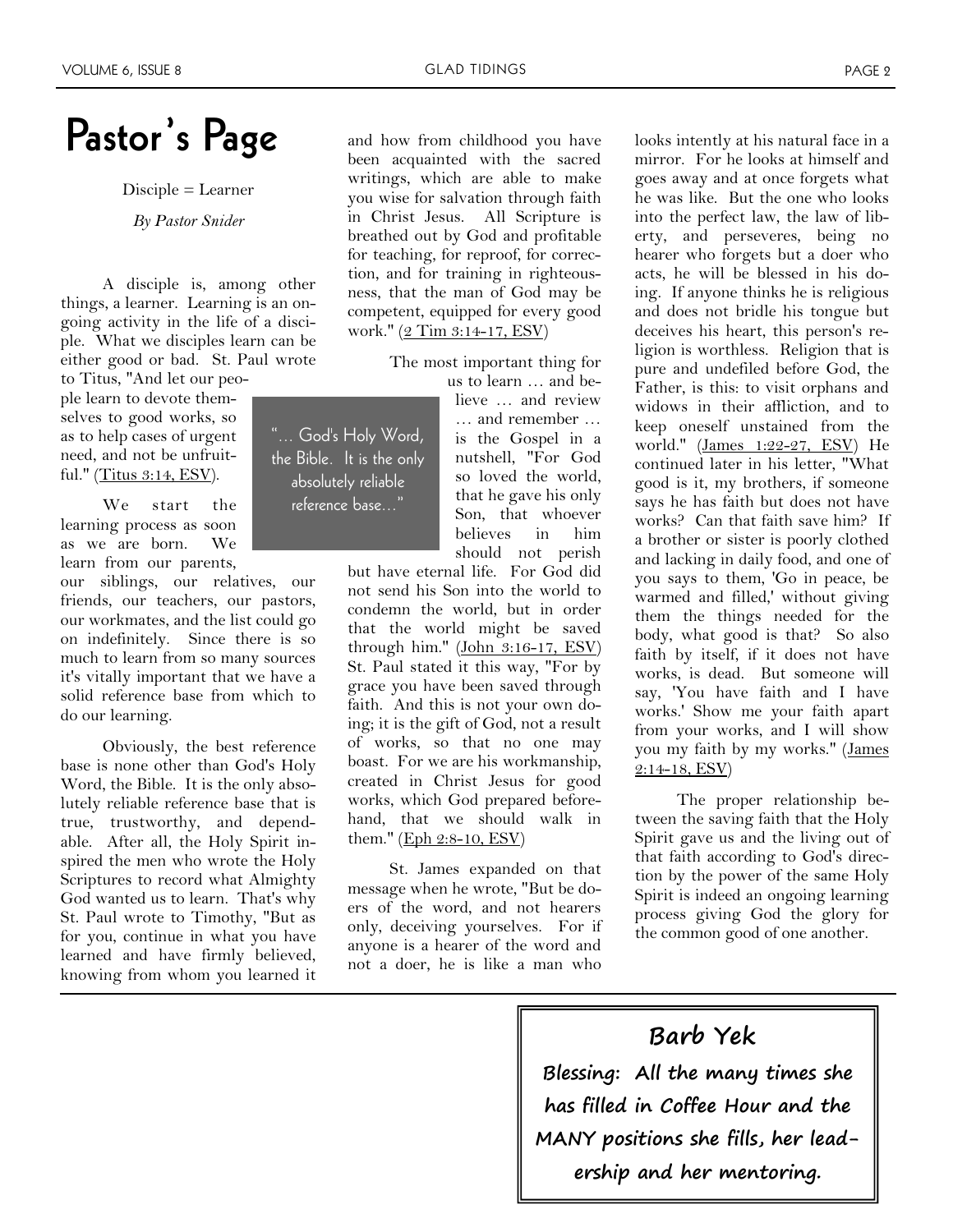| August 2015                          | Saturday  | b. Brandon Snider<br>7:00s-Men's Club |        | b. Ross Huctternan                                                                          |        |                                                                                                              |        |                                                                                             |        |                                                                              |   |                                                                              |
|--------------------------------------|-----------|---------------------------------------|--------|---------------------------------------------------------------------------------------------|--------|--------------------------------------------------------------------------------------------------------------|--------|---------------------------------------------------------------------------------------------|--------|------------------------------------------------------------------------------|---|------------------------------------------------------------------------------|
|                                      | Friday    |                                       | æ<br>N | w. Deb & (Robert) Dugan<br>b. Brian Frazzini                                                | ş<br>ä | 7:00p-Community Worship<br>8:15p-Camp Discovery<br>b. Thomas Wick<br>6:00p-Planic<br>9:00a-VB8<br>Bomfre     | Z<br>Z |                                                                                             | 8<br>æ | 7:00p-Cottage Meeting at<br><b>Myther's</b>                                  |   |                                                                              |
|                                      | Thursday  |                                       | G      |                                                                                             | g      | b. Allson Corcoran<br>b. Loraine Harwick<br>b. Melissa Ratiff<br>b. Kyle Bickel<br>7:00p-Elders<br>9:00a-VB8 | ន      | 7:00p-Council                                                                               | Z      | 7:00p-Stewardship/Evange<br>b. Betty Van Gorden<br>Š                         |   |                                                                              |
| Monthly Calendar<br>Trinity Lutheran | Wednesday |                                       | in,    | 10:30a-Ladies Bible Study<br><b>S:45p-Prayer Warriors</b>                                   | ø      | 12:30p-Ladies Bible Study<br>S:45p-Prayer Warriors<br>b. Joe Tackett<br><b>SBN-400:6</b><br>Poduct           | e      | 10:30a-Ladies Bible Study<br><b>S:45p-Prayer Warriors</b><br>b. JII Graves                  | 26     | 10:30a-Ladies Bible Study<br>S:45p-Prayer Warriors                           |   |                                                                              |
|                                      | Tuesday   |                                       | ÷      | 10:00a-Bloic Study                                                                          | Ŧ      | 9:00a-VB8                                                                                                    | g      | 10:00a-Bible Study<br>b. Susan Minock                                                       | 25     | 10:00a-Bible Study<br>b. Janice Lasko                                        |   |                                                                              |
|                                      | Monday    |                                       | m      | 7:00p-Trustees                                                                              | ş      | 9:00a-VB8                                                                                                    | Þ      |                                                                                             | ×      |                                                                              | 됽 |                                                                              |
| 7/28/2015<br>10:55 AM                | Sunday    |                                       | Ñ      | 8:45a-Bunday School and<br>10:00a-Divine Worship<br><b>Adult Bible Class</b><br>wicommunion | ø      | 8:45a-Bunday School and<br>10:00a-Divine Worship<br>11:15a-Youth Group<br><b>Adult Bible Class</b>           | ¥      | 8:45a-Bunday School and<br>10:00a-Divine Worship<br><b>Adult Bible Class</b><br>wicommunion | R      | 8:45a-Bunday School and<br>10:00a-Divine Worship<br><b>Adult Bible Class</b> | g | 8:45a-Bunday School and<br>10:00a-Divine Worship<br><b>Adult Bible Class</b> |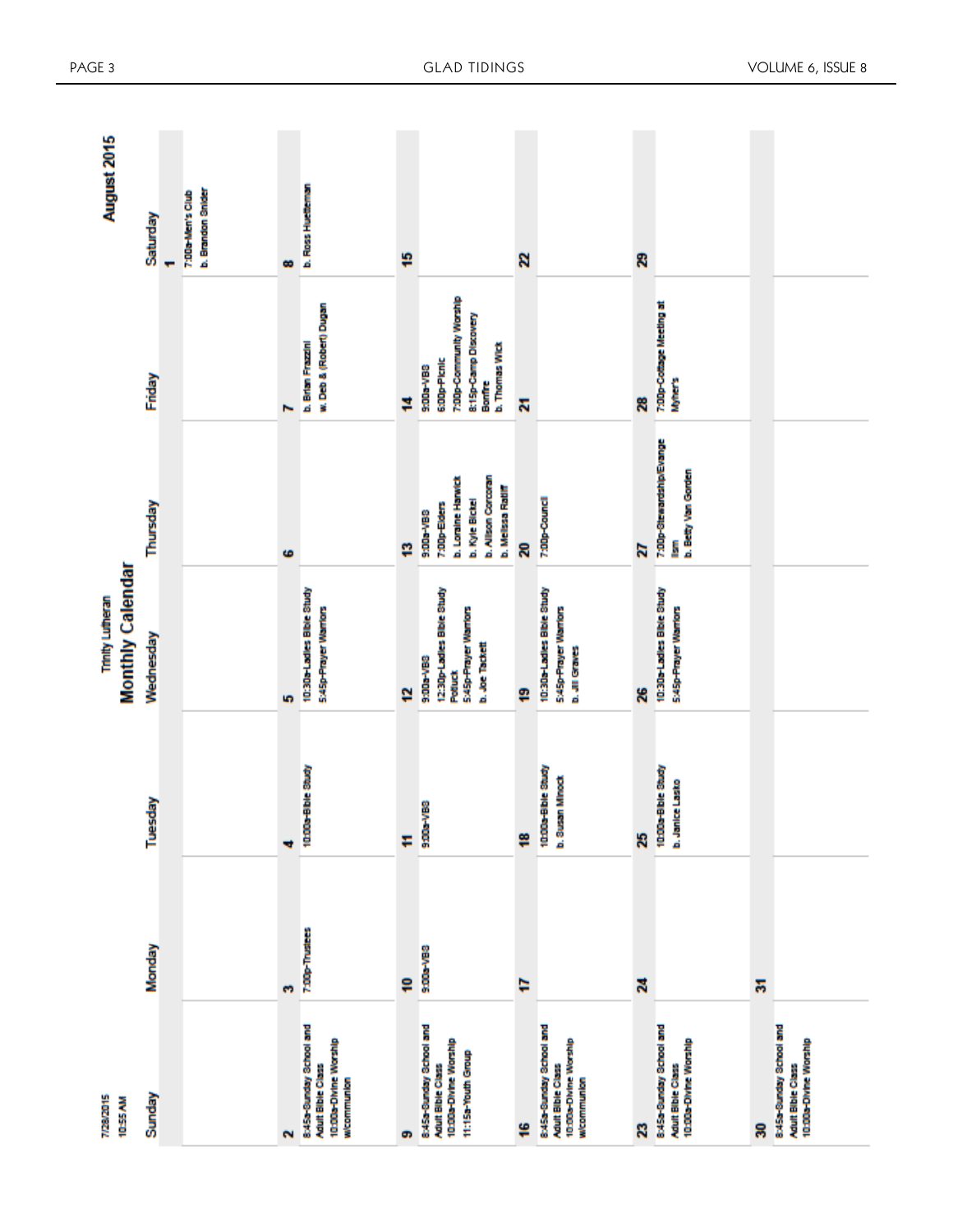### **PRAYERS OF TRINITY**

Praise and thanksgiving:

O God, our heavenly Father, who through Your Son has promised us Your Holy Spirit, send down upon us that same Spirit, that He may teach us to show forth Your Praise, not only here on earth in weakness, since we know Your power and glory only from afar, but also in power and glory on that day when united with the choir of angels, we shall see You face to face, through the same Jesus Christ, Your Son, our Lord. Amen.

We pray for those among us who are in special need of your guidance and healing

 Dennis Miller and family--strength and healing from bladder cancer

## **Christian Education News**

Have you noticed the forest growing in the Narthex? VBS is only 10 days away and it's starting to look like a camp around here! We are getting ready for Camp Discovery! Where Jesus is at Work Through Us! There is still time to get registered. Just go to trinitypinckney.org and click on the "Register for VBS Here" Link. There is also time to help if you'd like to join us that week, even for a day. Just come to church and I'll give you a job to do. We really do have a lot of fun together and with all the kids from our church community and the community surrounding us. One big way to help if you can't join us the  $10^{th}$ -14<sup>th</sup> is by bringing in supplies needed for snacks and games. There are supply tags located on the tree in the narthex. Please take a tag or more and return the items to church by the date requested.

I want to invite (beg) our whole congregation to join us **Friday the 14th at 6:00** for an amazing celebration held right here at Trinity! Thrivent is providing hot dogs and dessert. You can bring a side if you'd like to add to the meal. At 7:00 we will have our Celebrasurgery. Chemo will be over the coming weeks

- Caroline Cadeau home with illness
- Jamie Hollister, Tina Albrechtsen- healing.
- Faith Kukuk--continued strength and health
- Prayers to guide the doctors in diagnosing Beth Miller
- Betty Jean Sigro, Cathiee Snider relief from pain
- Tom Corcoran, Jon's father diagnosed with MSA
- Kaye Wick, Dianne and Rudy Vik, Sue Opp, Bill Opp, --strength and health
- Continued healing also Cynthia Snider, Joanne and Bob Hickman.



tion Service where you will get to see what the kids learned throughout the week and get to hear the songs they sang at Camp Discovery. After the service, we will have a bonfire and roast Camp Discovery S'mores. Even if you weren't a part of VBS during the week, and don't have any kids or grandkids who attended VBS, you still need to be here for the closing celebrations. Here is why: 1) Its really amazing to see 40- 50 kids singing their hearts out to praise our LORD. 2) Its fun! 3) It shows the visitors to our church that we have an active congregation who cares about the kids in our community. 4) FREE FOOD! 5) To show your support for those of us who planned VBS. 6) So we can break a record of how many people can fit in the sanctuary! Mark your calendars and don't miss it!

Only a few weeks left of Summer Sunday School. I can't believe it but it's time to start lining up teachers for Fall Sunday School. If you'd like to teach again this year let me know. If you think you might want to join our team of teachers, please talk to me. We have a great curriculum called Cross Explorations. All materials are provided. We

- Steve Hill--help the doctors figure out the sudden illness and problem walking.
- Kenny Cadle, Terry Kaczmarek, Charlie and Carol Thompson, Sarah Burns, Tonya Roberts, in their battles with cancer.
- For the soldiers here and overseas who are still protecting freedoms, our own and others in the world: Brandon Snider deployed to Saudi Arabia, Nick Cardoas to Africa, Matt Hall and Scott Mikkelson in Hawaii, and Jill (Engel) Graves stationed in the States.
- \* that LCMS members would eagerly participate in Bible studies, small group discussions and private study so that they may grow in their faith every day.

set it up so you only have to teach every other week and we're very flexible. Also, we have subs so if you have to miss, no worries! With our new curriculum the teaching time is only 20 minutes! In addition to some teachers and substitutes, I'm also looking for a team of 2 or more people who will help plan the Express portion of our Sunday School. This is the part where we play a game, have a snack, do a skit, craft or service project that expresses what we learned in our bible story that day. All the suggestions are provided. The team would just need to pick the activity and gather the supplies so it's ready for Sunday.

The cottage meeting will be Friday, August 28th at 7:00 and is hosted by the Myhers. We are still looking for 2015 hosts so please consider signing up for a month or two. If you have any questions about the cottage meeting, please ask anyone on the Board of Education, or me. The Board of Ed held our quarterly meeting on July 14th at 7:00 PM. Our next meeting is October 13th at 7:00. All are welcome to join us! We really appreciate any and all comments and suggestions.

#### In Christ,

Elizabeth Eppler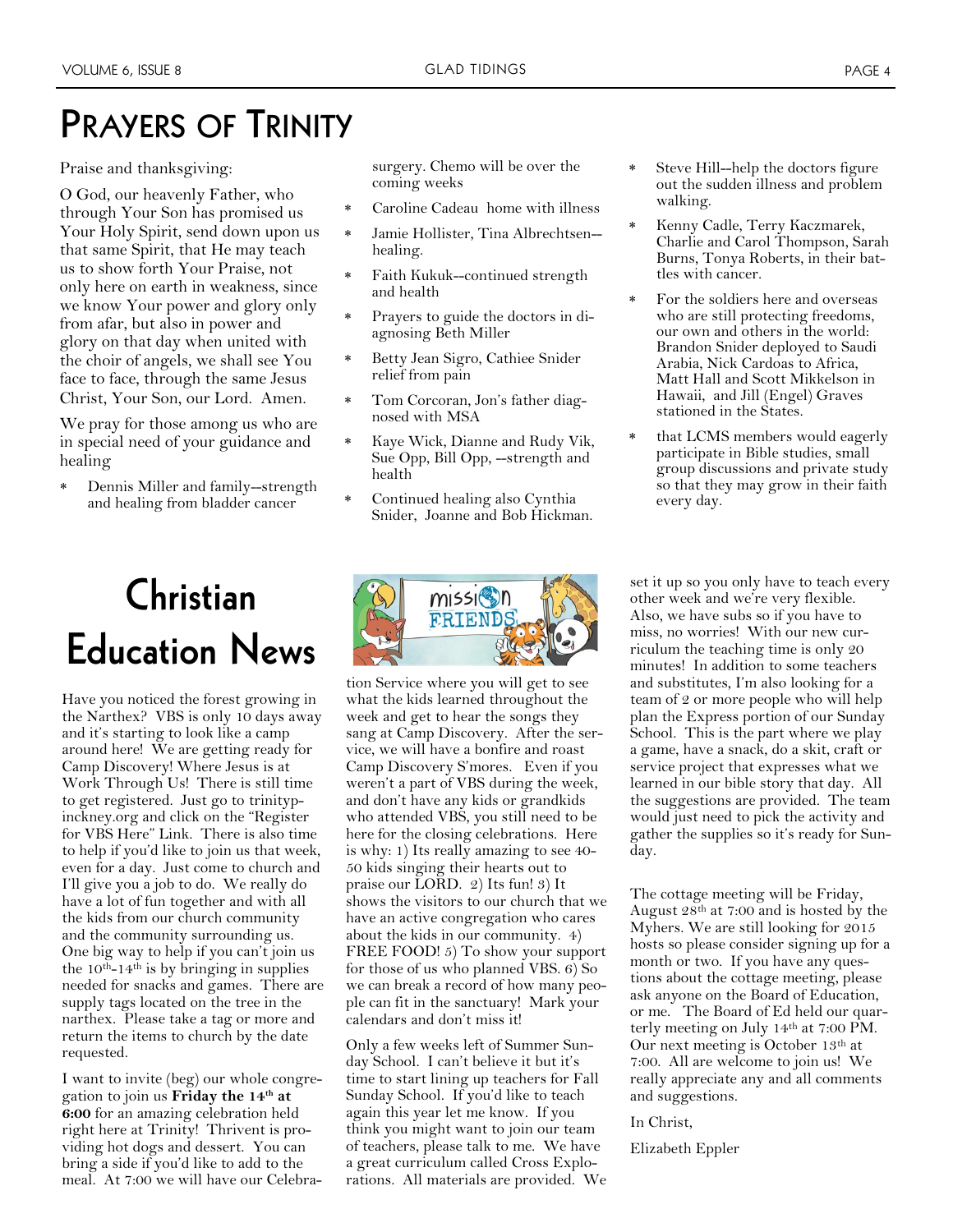### **Ladies Bible Study**

**The Ladies' Bible Study** will be starting their new study on August 5th, GOD IS IN THE LAUNDRY ROOM. There's more to life than daily task lists and repetitive chores. There has to be . . . right?

Begin to see purpose and significance wherever you are in your day. Inspired by the words of Jeremiah 29:13, God Is in the Laundry Room is a reminder that when we seek the Lord with our whole heart, we find Him everywhere .... even in the laundry room. This eight-session Bible study

takes you beyond merely filling in the right answers. Instead, it challenges you to dig a little deeper, explore a little further, and make personal application of the passages to your life. As you do, you'll be drawn closer to the Savior, who washes away our sins. A group copy will be available at the study. Individual copies are available at amazon.com in both print copy and Kindle formats.

### **General Fund as of 6/21/15**

|               | Last week | YTD       |
|---------------|-----------|-----------|
| Offering      | \$835     | \$30,217  |
| Wed. Services |           | \$2877    |
| Needed        | \$1,500   | \$36,000  |
| Over/(under)  | $$-665$   | $$-2,906$ |

### **Upcoming Events**

#### حبابه

#### POTLUCK LUNCH

Aug 12 The Wednesday Ladies Bible study will have a potluck lunch after VBS

موبهه

VBS

Aug 10-14, 9-NOON Come join the fun as we learn about Jesus Love for us

gh

Celebration Picnic, Worship, and Bonfire Aug 10-14

Starts at 6:00 Whether you have kids or grandkids or not, please save this date.

We want to show the visitors to our church that we have an active congregation who cares about the kids in our community

موبهه

### **Thrivent News**

#### *by Barb Yek*

A BIG THANK YOU to Thrivent Financial who gave us an Action Team Grant for \$250.00 to help with our VBS costs. They have also .provided us with t-shirts for all the staff to wear. The shirts which say Live Generously go right along with our Camp Discovery theme of Jesus at work through us. We Love Because He First Loved Us, 1 John 4:19.

Because He Loves us, we share that love with others and give generously to help others too through our offerings that go to our special mission project which this year is "Big City Mission Project" providing lunches, back packs and school supplies, and play ground equipment to the inner cities. John 13:34-35. Jesus said "Just as I have loved you, you also are to love one another. By this, all people will know you are my disciples."

We also received an action grant to do our picnic, program and campfire on Friday evening, August 14th beginning at 6 p.m. We would like to invite the whole congregation and our friends in the community to join us. Hot dogs, beverages, and ice creams will be provided. Just bring a dish to pass. The children will be sharing with us Bible verses, stories and songs they have learned during the week. Of course there will be marshmallows to roast at the campfire as well later on in the evening.

Darren VanHevel, our Thrivent rep. and his family will be joining us for this fun evening of fellowship. He will be sharing more information about Thrivent with us and can answer any questions you might have.



*Editors note: Birthdays and Aniversaries are now printed on the calendar*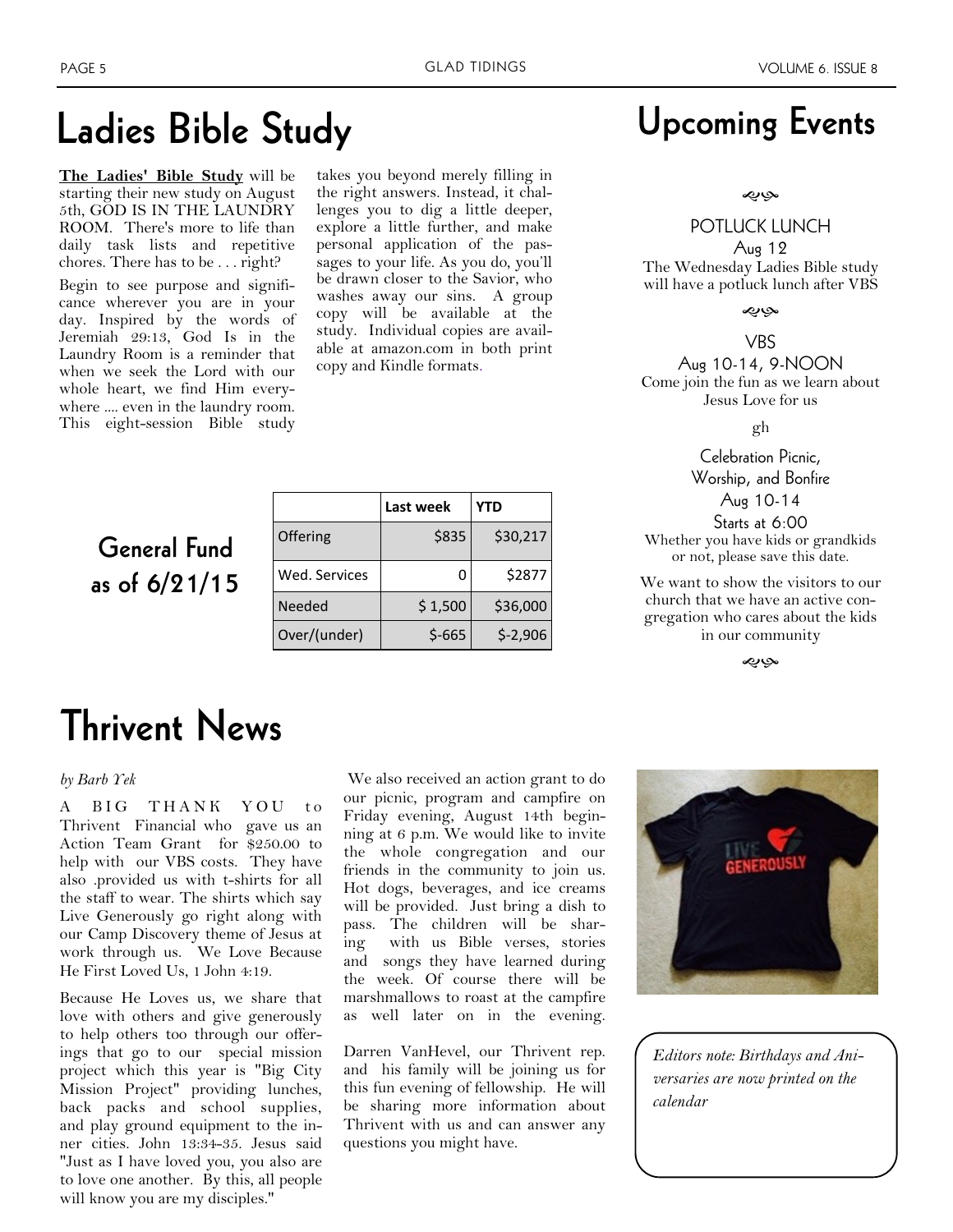### **Posse News**

The 37th biennial LMWL conference was held on June25-28 in Des Moines, Iowa. The logo of the convention was Bountiful! Sow \*Nourish \*Reap centered in2 Corinthians 9:8. The convention goal statement was as follows: "Through Christ's bountiful love and blessings of word and sacraments, I am equipped in the Holy Spirit to work in my Father's harvest field.

Thursday was filled with servant projects (these included quilt making and completion, fleece blanket construction, hygiene kit and meal kit making and school supply assembly), choir rehearsal and evening opening worship devotion with communion.

Friday and Saturday were devoted to sessions involving voting of new offi-

### **Just a Thought**

#### *By Lynda Minger*

*Hebrews10:25: "…not giving up meeting together, as some are in the habit of doing, but encouraging one another—and all the more as you see the Day approaching*

You've heard it many times before, you know you have, when that conversation of going to church comes up. "I don't need to go to church to pray, God listens to me just as well right here at home." Or "the church just wants your money; it spends too much money on a building. Just think how many more people would be better served if it were given to the needy rather than a building to God" A little while later you run in to them on their way to one of the following places: the gym, Weight Watchers, AA, rehab, sewing group or some other club or group session. The answer to your query of why they are going varies but the basis is pretty consistent; "I can't do it on my own at home." "I need help getting motivated every day"

There are two main reasons behind attending a structured club, meeting or

cers, allocating mite collection mission grant funding as well as Bible studies, singing and the periodic comic relief interrupter monologs. There were many booths in the exhibition hall for getting familiar with the missions supported by LWML as well as the church stores,

Sunday was a final wrap up with worship service. Cathie Snider and Debby Dugan attended this convention and were blessed to visit Mission Central founded and run by Gary Thies in Mapleton, Iowa before returning home. His work in the support of world missions and missionaries is very impressive.

Please feel free to contact either Cathie or Debby for more specifics about the

convention. Convention particulars as well as videos of the convention sessions can be found at the LWML.org website as well

Consider attending the next Michigan convention in Boyne Mountain in July 2016 and /or the upcoming national conventions in

> 2017 at Salt Lake City, Utah June 22-25

2019 at Birmingham, Alabama June 27-30

2021 at Lexington, Kentucky June 24-27

group. The first is to be around people who are in a like mind of their joy or interest, problem, shortcoming, or pain. The second is accountability, someone to notice if they are not following through or encourage them when they start lagging. The importance of this particular subject to their life is a motivator for joining. And do they follow their practices, day in and day out, without fail, without a single slip?. The truthful answer to that would be no.

In terms of money, the gym spends an extraordinary amount of money on equipment, building, and upkeep while the person spends a large amount on the drinks, the clothing, the shoes and such, along with the club fees. Weight Watchers has club dues and gimmicks that you pay for to help track eating habits. Some of the rehabs are also pretty pricey but in an effort to get well, well worth the cost.

The difficult concept to get across to the unchurched is the similarity that the church has with these other groups. We go to church to be with others that are

like us. To be with those that deal with the same issues, struggle with the same doubts, and put up with the same persecutions. We come to hear the word of God, the promise of peace and the promise of forgiveness and to Praise God in our fashion. We freely laugh and learn together, and talk about our week. We lean on each other for support and encouragement in times of weakness, sickness, trouble or strife. We remind each other that God is where our strength really comes from, not the world. We tithe to pay for general management of our church. Sound familiar? And we tithe also to help the needy in local and worldwide missions above and beyond our general fund.

The similarities all add up to well being; health both physical and mental, happiness, a sense of peace. The differences… all other reasons pale compared to saving the soul.

The question I would ask if the opportunity presented itself, "Why is your Soul not as important as your health?"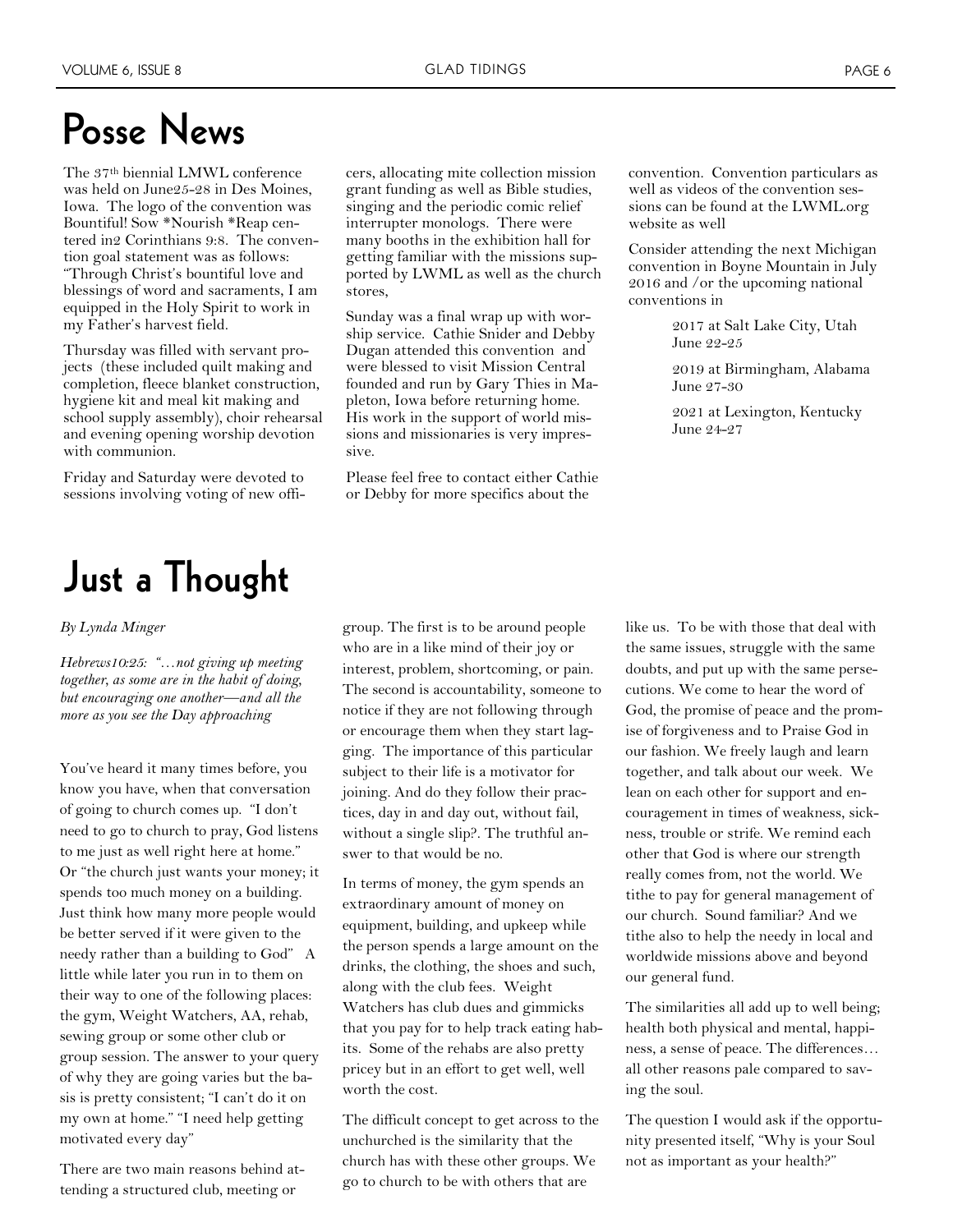### **From the Michigan District Convention Delegate**

 *Barb Yek "Imagine ... Living as God's Loved and Compassionate Communtiy" Held at Concordia University in Ann Arbor June 28-30th*

Thank you for giving me the opportunity to serve as our delegate from Trinity to the convention. I really learned a lot. The three worship services in the chapel were very inspiring and uplifting. The music and singing were awesome. Greg and Elizabeth Eppler and Mike Myher joined pastor and me for the opening service on Sunday Evening. It is open to everyone and I encourage everyone to attend it at the next convention as it is a wonderful opportunity to worship and so close for us to drive to and to be a part of.

Monday and Tuesday were full days of electing leaders for our Michigan District, debating and voting on resolutions, devotions, bible studies, hearing from service organizations, Concordia colleges, both seminaries, LWML, Lutheran Laymen's League to name just some. We also got to hear from Reverend Matthew Harrison, President, The Lutheran Church Missouri Synod.

There was a Ministry Tent open every day with 34 tables to visit. Some of he organizations represented were The Michigan District Stewardship Committee, Lutherans for Life, Lutheran Braille Workers, Lutheran Heritage Foundation, Both seminaries, Church Extension Fund, Donn Bohde, architect, Wellspring Lutheran Services, MOST Ministries, Concordia Publishing House, and many more. I brought back information from several of these and am happy to share with all of you. Many of these ministries we have contributed to in the past or are contributing to now.

The election results for this year are: Rev. David Maier re-elected to a third term as President of the Michigan District, Vice Presidents: Pastors Mark Brandt, Donald Neuendorf, David Duerr and-John Duerr, Secretary: David Reed, and treasurer Bonnie Mann

There were many resolutions voted on and I have the results recorded in my convention notebook which I will have at church to share with anyone who wants to look at it.

One of the resolutions passed was the "Here We Stand" Initiative in Celebration of the 500th Anniversary of the Reformation-- the Here I Stand statement ascribed to Martin Luther at the Diet of Worms on April 18, 1521. This initiative is to be inspired by the words of Psalm 71:17-18 " O God, You have taught me from my youth, and I still declare Your wondrous deeds. and even when I am old and gray, O God, do not forsake me until I declare Your strength to this generation, Your power to all who are to come," so that we do all that is humanly possible to insure that the true and pure Word Of God is boldly proclaimed to this generation and the generations to come. There will be organized events throughout the district during 2017 to celebrate the 500th anniversary of the reformation. one of these is a Reformation Service at the Breslin Center in Lansing on Sunday, Oct 15, 2017 which I would like to see us attend. There will also be a special thanks offering which will go to church worker scholarships, missions and

Michigan District endowment. We will be hearing more about this and the events happening over the next couple years.

We took care of our AA Circuit business while we were all there by having a short meeting to elect a pastor and a lay person as our circuit delegates to the 2016 Synodical Convention. We elected Pastor Evan Gaertner from St Paul Hamburg and David Martin from St. Paul Ann Arbor as our delegates. Alternates are Pastor Larry Coursons from Peace and Phil Geyer from St. Luke's .

You can get more information about the convention by visiting the web site [michigandistrict.org/convention](http://michigandistrict.org/convention)